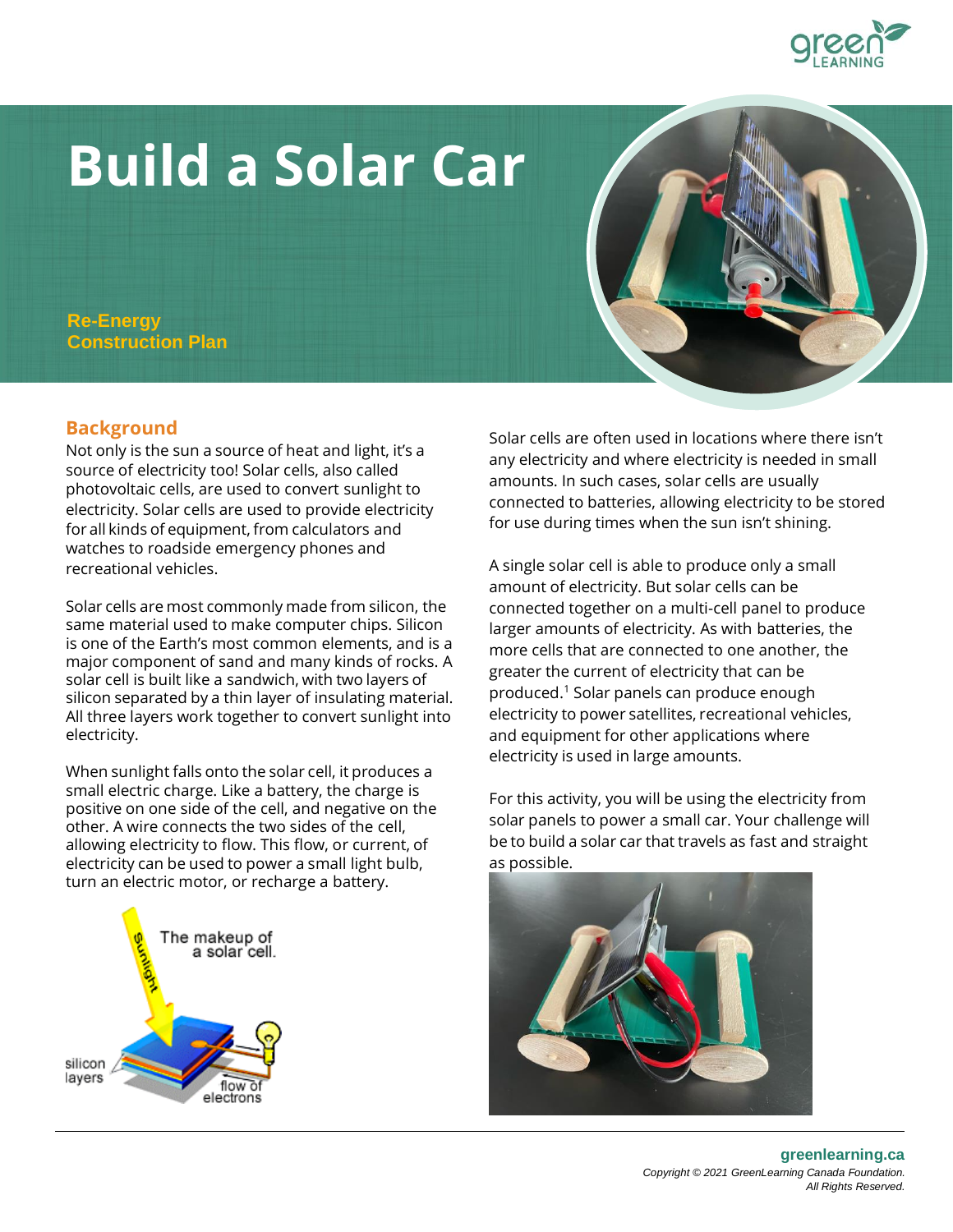

<sup>1</sup> Solar cells connected in series (in a long chain, positive to negative, etc.) will increase the voltage of the panel. Solar cells connected in parallel (all their positive terminals to onewire, and all their negative terminals to another wire) will increase the current, or amperage of the panel. In most large commercial panels, the individual cells are connected both ways, with rows of cells in series to raise the voltage of the panel, and then those rows connected to each other in parallel, to raise the amperage.

# **Build It!**

These step-by-step instructions provide you with a plan for making a basic solar car. If you can think of ways to improve the design of your car, try them out. Experiment with the materials. Substitute parts to try to make the car lighter and faster. Keep a record of your design improvements.

# **Materials**

Your Solar Car Kit should contain the following materials:

- 2 solar panels, with contacts
- 2 wooden axles
- 4 screw eyes
- 5 pulley wheels (2 large, 3 small)
- 4 black rubber tires
- 2 elastic bands
- 1 motor shaft pulley
- 1 alligator clip test lead
- 2 cm clear vinyl tubing
- 1 electric hobby motor
- 1 self-adhesive motor clip
- 1 brass paper fastener
- Fine sandpaper
- 1 piece of foam board (24 cm by 7 cm)

If you do not have access to all of the above materials, we recommend ordering a Solar Car Kit from SunWind Solar Industries: <https://sunwindsolar.com/sunnyside-up/>

GreenLearning acknowledges Michael Cooke of SunWind Solar Industries, Inc. for the design of this car.



# **Tools**

Gather together the following tools and materials:

- Hot glue gun with glue sticks
- **Scissors**
- Retractable utility knife
- Metal ruler
- Pliers
- Roll of clear tape

# **Step 1: Construct the Body**

- a. Using the utility knife, carefully cut the foam board into three pieces — one measuring 20 cm by 7 cm, and two measuring 2 cm by 7 cm. Use the metal ruler to guide your cuts.
- b. Glue the two smaller foam board pieces to the large foam board piece as shown in the illustration below. These act as reinforcing blocks.
- c. Using a ruler, carefully mark the positions of the screw eyes on the two smaller pieces as shown in the illustration below.

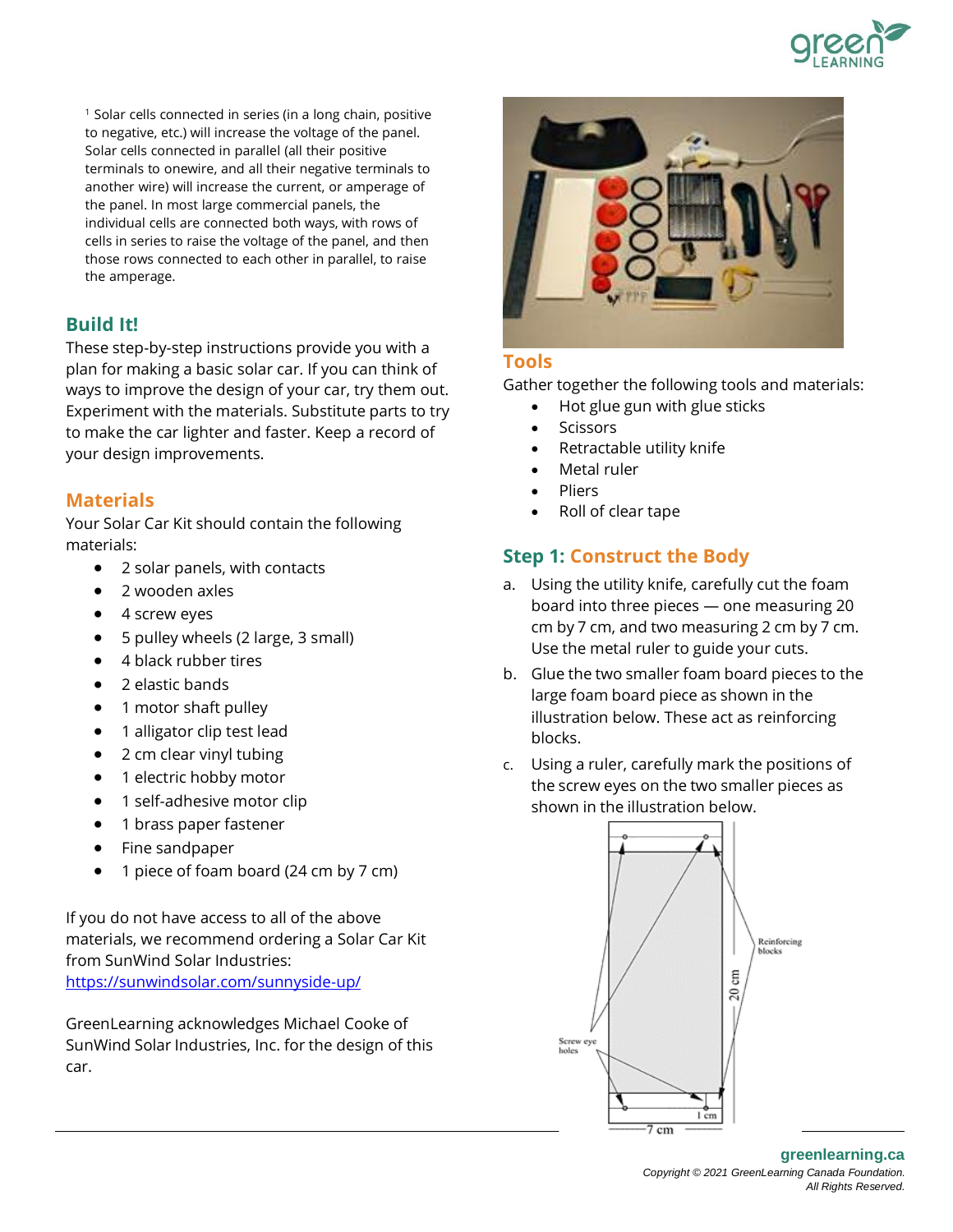

d. Turn the screw eyes into the foam board pieces. Be sure the screw eyes penetrate both layers of foam board.



e. Slip an axle through the screw eyes to check their alignment. The axle should be parallel to the end of the foam board. If necessary, adjust the screw eyes.

### **Step 2: Mount the Wheels**

- a. Slip arubber tire onto each of the two large wheels, and two of the small wheels. The smallest wheel will be used later.
- b. With scissors, cut the vinyl tubing into 4 small sections approximately 5 mm in length. These will be used as spacers on the car's axles (see diagram).
- c. Test the fit of the wheels and axles. The wheels should grip the axles firmly. If the wheels cannot be pressed onto the axles, try sanding the ends of the axles to reduce their thickness slightly, and checkagain for fit.





d. Assemble the rear axle as shown in the illustration. Do this by slipping the axle through the screw eyes, then adding thespacers followed by the drive pulley (the third small wheel) and wheels. You may need to sand the axle a little to allow the drive pulley to slide on.



e. Add the front axle with its wheels and spacers, as shown in the illustration.

f. At this point, check your car to see how well it rolls. Put the car on the floor and give it a gentle push. Make sure it rolls easily and in a fairly straight line. Adjust the axles slightly to get a better alignment, if necessary. If the screw eyes seem loose, carefully place a drop of hot glue where the screw eyes come through the foam board to hold them in position.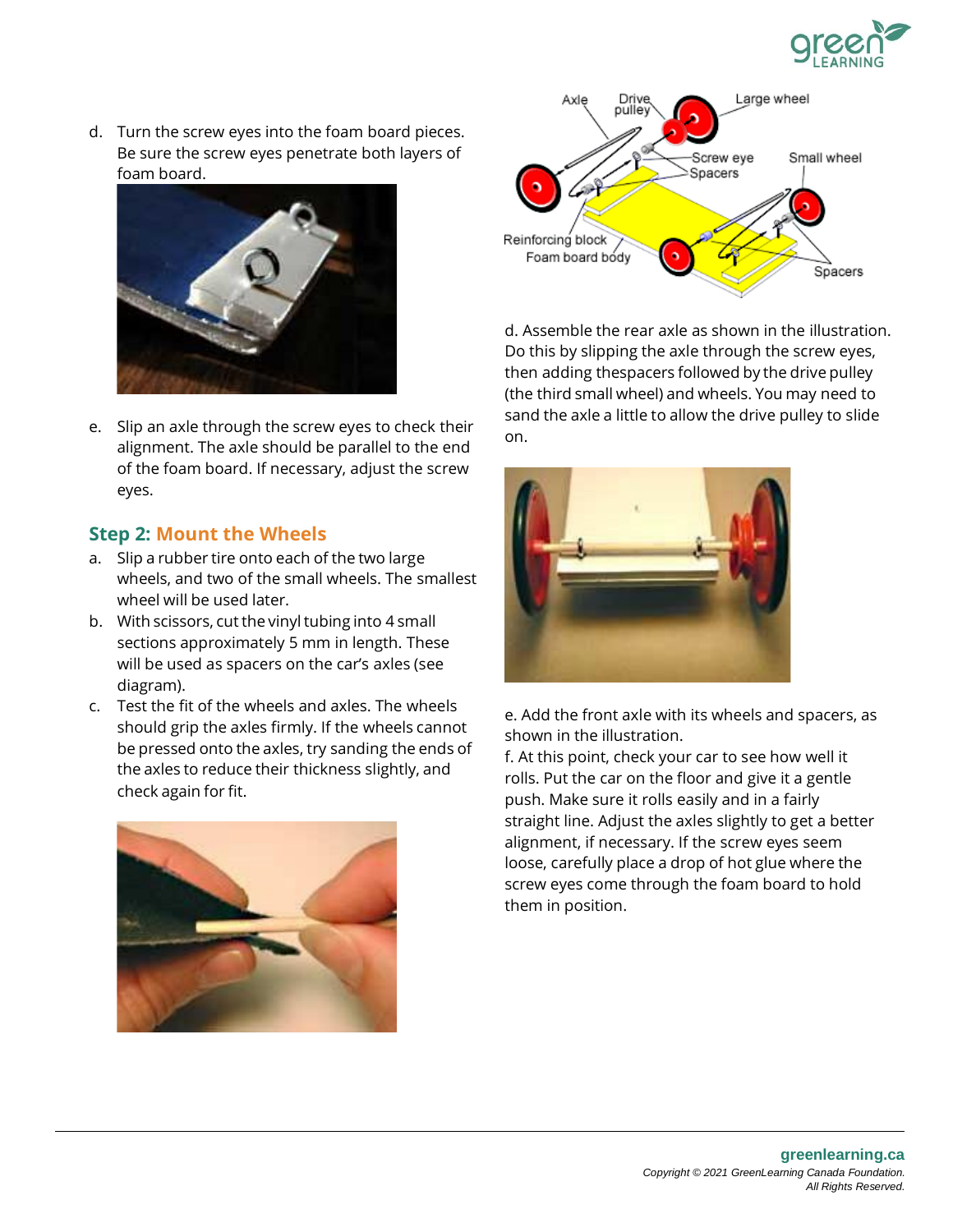

## **Step 3: Mount the Motor**

a. Push the small black pulley onto the shaft of the motor. Slip the motor into its clip.



- b. Stretch the elastic band over the rear wheel and place it on the axle-mounted drive pulley.
- c. Position the motor so that the elastic band makes good contact with both pulleys without being stretched more than 5 mm. Once you know where the motor should fit, mark that location on the foam board with a pencil. Remove the backing from the self-adhesive motor clip, and press the clip and motor onto the foam board in the position that you marked.



# **Step 4: Prepare the Solar Panels**

a. On the back of each solar panel, you will find a metal connecting bar and two threaded metal contacts. Each contact is equipped with a small washer and a nut. The metal bar and contacts are used to connect the panels together, and to connect wires to the panels. Remove the nuts, washers and metal bars from the connectors and set these aside, being careful not to lose them.

b. Connect the two solar panels using one of the metal connecting bars, as shown below. Be sure the bar connects the positive terminal on one panel to the negative terminal on the other. Secure the connecting bar using washers and nuts, tightening them gently using the pliers (do not over-tighten).



c. Strengthen the joint between the panels by adding a strip of clear tape on both sides of the panel.



d. Use scissors to cut the alligator clip testlead into two pieces of equal length. Strip about 1 cm of insulation from the two cut ends, and in each case twist the exposed copper wires tightly together with pliers.